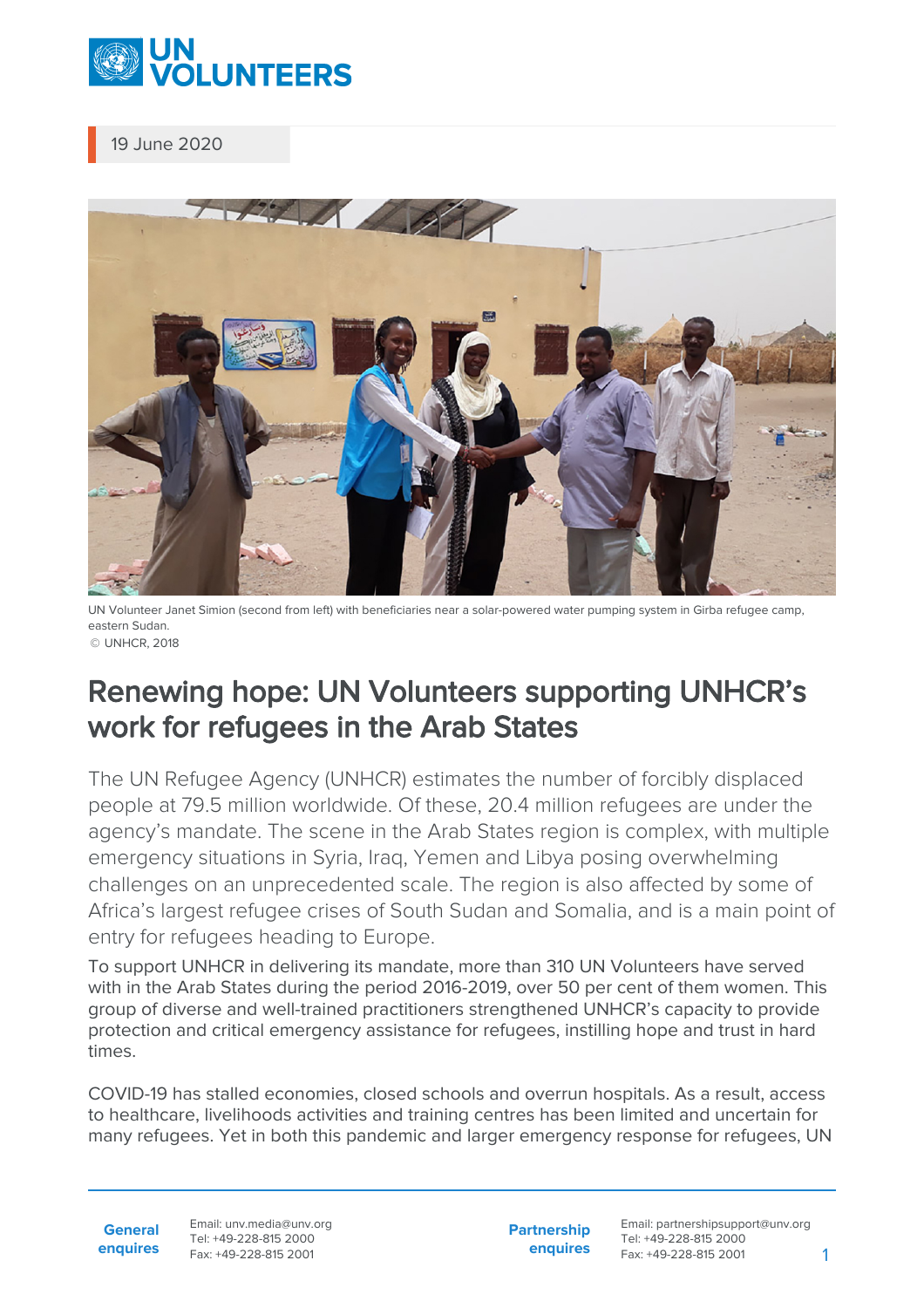

Volunteers are a source of solidarity.

Most recently, UN Volunteers serving with UNHCR have been engaged in [helping refugees](https://www.unv.org/Success-stories/Helping-refugees-brace-themselves-COVID-19-Sudan) [brace themselves for COVID-19 in Sudan.](https://www.unv.org/Success-stories/Helping-refugees-brace-themselves-COVID-19-Sudan)

Janet Simion (Kenya), who has been serving as a UN Volunteer Water, Sanitation and Hygiene (WASH) Officer with UNHCR in Kassala, coordinates water supply for 100,000 persons of concern in nine refugee camps in Eastern Sudan.

She helps ensure access to sanitation services such as household latrines, soap and other hygiene kits, which are all essential for COVID-19 prevention.

In Jordan, UN Volunteers have been [supporting one of the biggest refugee-focused](https://www.unv.org/Our-stories/Jordan-supporting-one-biggest-refugee-focused-operations-ever) [operations ever](https://www.unv.org/Our-stories/Jordan-supporting-one-biggest-refugee-focused-operations-ever). Jueun Jung (fully funded by the Republic of Korea), who is currently serving as a UN Youth Volunteer Associate Livelihoods Officer, is supporting efforts to make information on livelihoods public and more accessible for around 750,000 refugees in the country. These efforts are especially critical amidst the current COVID-19 crisis.

Additionally, Jueun collects data from both national and international organizations throughout the country. She also provides technical assistance in the delivery of an up-todate, virtual information centre. This information center allows the UNHCR network to create services in areas where refugees need them most and promote careers that are otherwise unavailable to refugee women and persons with disabilities. It also helps refugee job seekers use the internet to find training and employment opportunities.

Inclusive partnerships are a source of motivation for me, because as refugees look forward, I look forward with them. The long-term recovery of refugees depends on finding a livelihood that covers the costs of health care and good nutrition, especially in a pandemic. -- Jueun Jung, UN Youth Volunteer Associate Livelihoods Officer with UNHCR, Jordan

Fiona Allen, Senior Development Officer at UNHCR Jordan commends Jueun's commitment, noting, "It's really interesting to see how she's found her path and taken the time to learn and understand in a thoughtful way."

This linkage between the livelihoods and health sectors was also made in Djibouti, where UN Volunteer Alain Rodrigue Zoure (Burkina Faso) supports UNHCR as a Public Health Coordinator.

Alain has participated in the COVID-19 response, leading training sessions, awareness

**General**

**Partnership enquires**